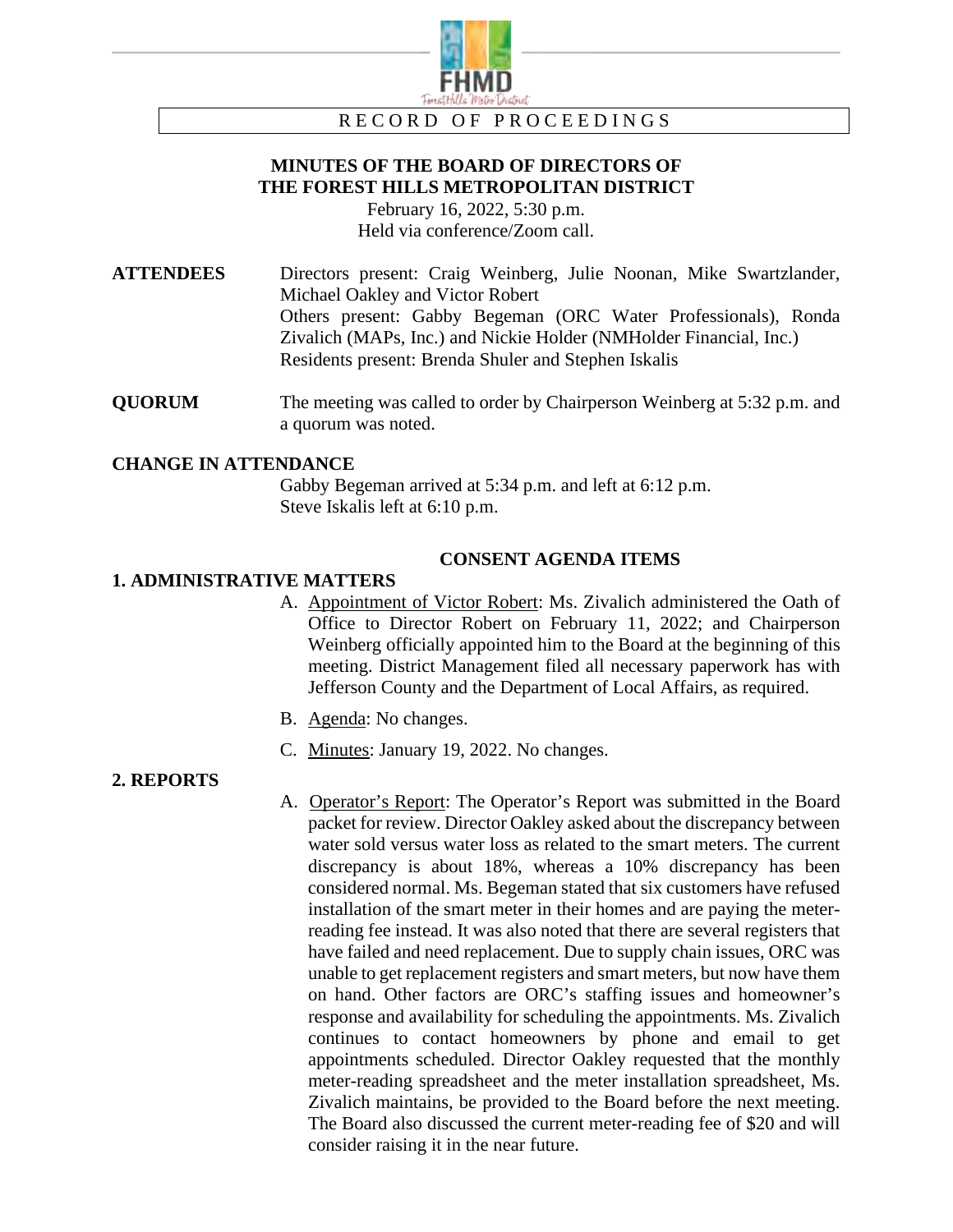Director Oakley asked ORC to include the water consumption chart in their monthly report. Mr. Iskalis inquired about catch-up billing for those owners who do not have smart meters and/or have broken registers. District Management noted that, at some point, there would be additional charges to match the correct usage; and the affected homeowners would have to pay. Director Oakley noted he is completing a review of the Rules and Regulations over the next few months, but he would look more quickly to determine what powers the District has to gain access to homes for the purpose of installing or repairing meters.

Sludge hauling was brought up as a concern of going over budget as Ms. Begeman requested six sludge hauls in 2022. Ms. Zivalich noted that Mr. Herzing had also requested that when the 2022 budget was being developed. Ms. Zivalich will inquire with McDonald's Farm if there was a price increase for 2022 and confirm to the Board whether or not the budget is adequate.

- **B.** Engineer's Report (Element Engineering {EE}): The Engineer's Report was submitted in the BOD packet for review. The first pay application for the Booster Pump Station has been received from RN Civil and was reviewed and approved by EE. Upon **motion** by Director Oakley, duly seconded by Director Noonan, and upon unanimous vote, the Board approved the pay application submitted by RN Civil. Ms. Zivalich noted that the WWTP improvement bid solicitation is still being advertised in March. EE will complete the design phase in time to advertise the project solicitation.
- C. Manager's Report: The Manager's Report was submitted in the BOD packet for review. No discussion.
- D. Master Planning Committee Report/Minutes: The MPC is aware that the project budget for 2022 is \$50,000. The committee will reach out to contractors for project estimates for submittal to the FHMD Board for approval. Mr. Iskalis will be setting up meeting with the HOA, regarding the color palette.

### **3. FINANCIAL MATTERS**

- A. Claims: Through January 2022. Submitted in the BOD Packet for review. Director Oakley expressed a concern about the utility locates being charged by EE, as it appears we are already over budget for the year. Ms. Zivalich will discuss with EE.
- B. Financial Statements: Through January 2022. Submitted in the BOD packet for review. No discussion.

Upon **motion** by Chairperson Weinberg, duly seconded by Director Oakley, and upon unanimous vote, the Board approved the Consent Agenda items.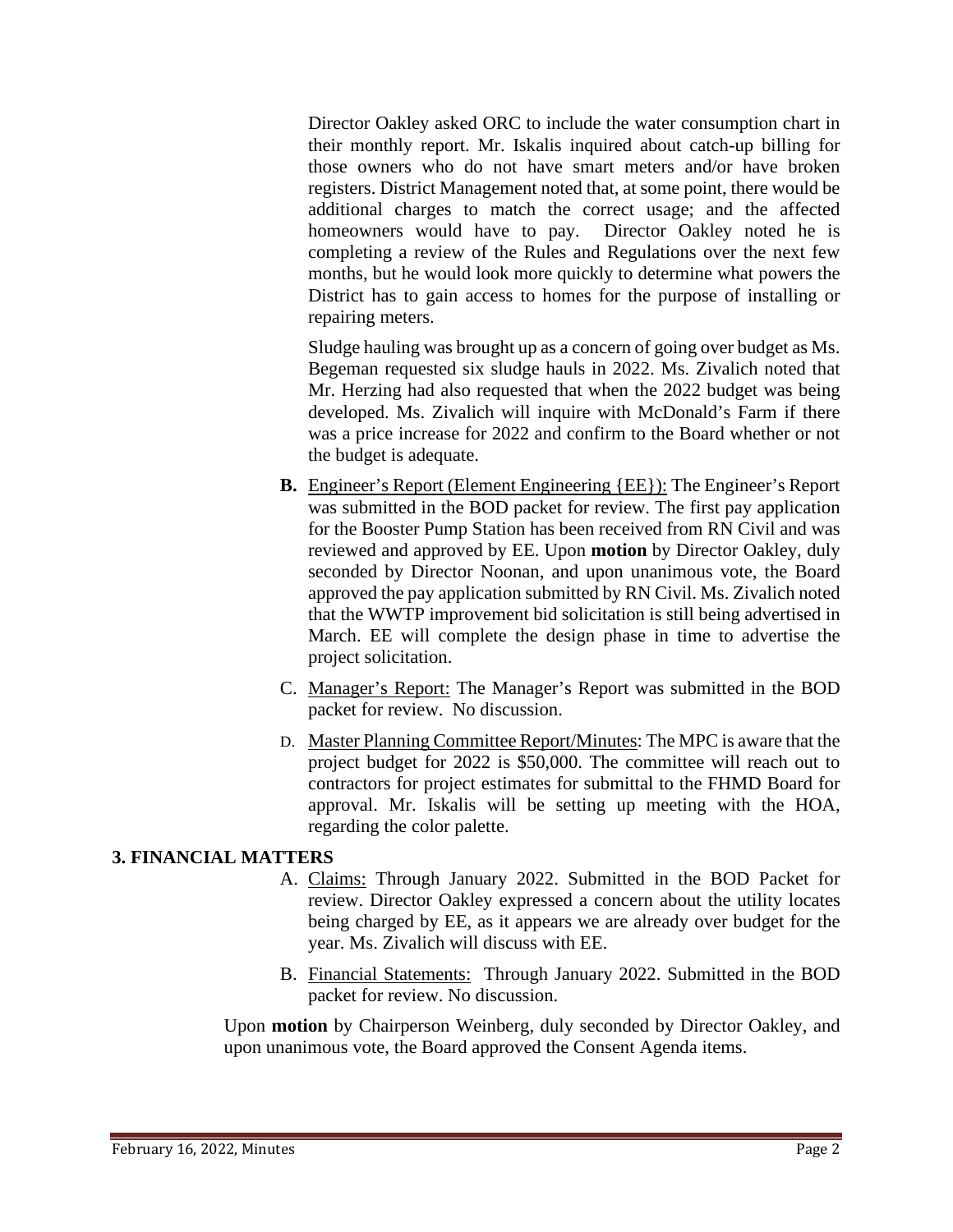## **REGULAR AGENDA ITEMS**

### **4. PUBLIC COMMENT**

No public comments.

## **5. OLD BUSINESS**

- A. Booster Pump Station Update (Daily Check in by EE): An update was provided in EE's report.
- B. Gates/Antennas (Bid): PGA provided a bid for installation of a 12-foot post to be installed behind the existing keypad to extend the reach of the antennas and reduce interference between the Summerwood and Forest Hills antennas. The bid is \$981. The Board discussed where else the antennas could be placed rather than behind the keypad (i.e., the gatehouse or on the west side of Forest Hills). Before the Board decides on this proposal, it requested that Ms. Zivalich contact Mike Zinniker to get his thoughts on how the antennas could be moved to the gatehouse and obtain an estimate of the associated installation costs from PGA.
- C. Pond 4 Leak and Pond 6 Liner Damage: Ms. Zivalich contacted Noble regarding a bid for a clay liner in Pond 4. Noble had several questions about the pond itself; and Ms. Zivalich had forwarded the questions to RESPEC and was awaiting a response. It is anticipated that a bid estimate will be available at the March meeting. ORC noted that there is a valve that can be opened to drain the pond, however it has not been exercised recently and may not work. Director Swartzlander asked if the Pond 6 liner tears will be repaired as well, but Ms. Zivalich noted that the tears are only along the perimeter and therefore do not affect the pond itself, as there are no leaks. Any repairs to either pond will be taken into consideration and may be deferred to 2023.
- D. PFAS and Phosphorus EE & ORC Update: Mr. Marcotte is working on the grant application and will submit a draft to the District by end of February. As a reminder, the due date for the grant application is April 1, 2022.
- E. Roadway Project Update: The bid solicitation went out on February 3, 2022, via Bidnet and the Golden Transcript. Bids are due by February 17, 2022. In addition, WesTest called eight vendors to alert them to the bid solicitation. Ms. Zivalich will notify the Board by February 18, 2022 of how many bids were received.
- F. Election/Open Positions/Self Nominations: Self-nomination forms are due to the Designated Election Official no later than February 25, 2022. The election will be canceled, if the number of self-nominations received equals, or is less than,the number of open positions.
- G. Gates Annual Maintenance Contract (On hold)